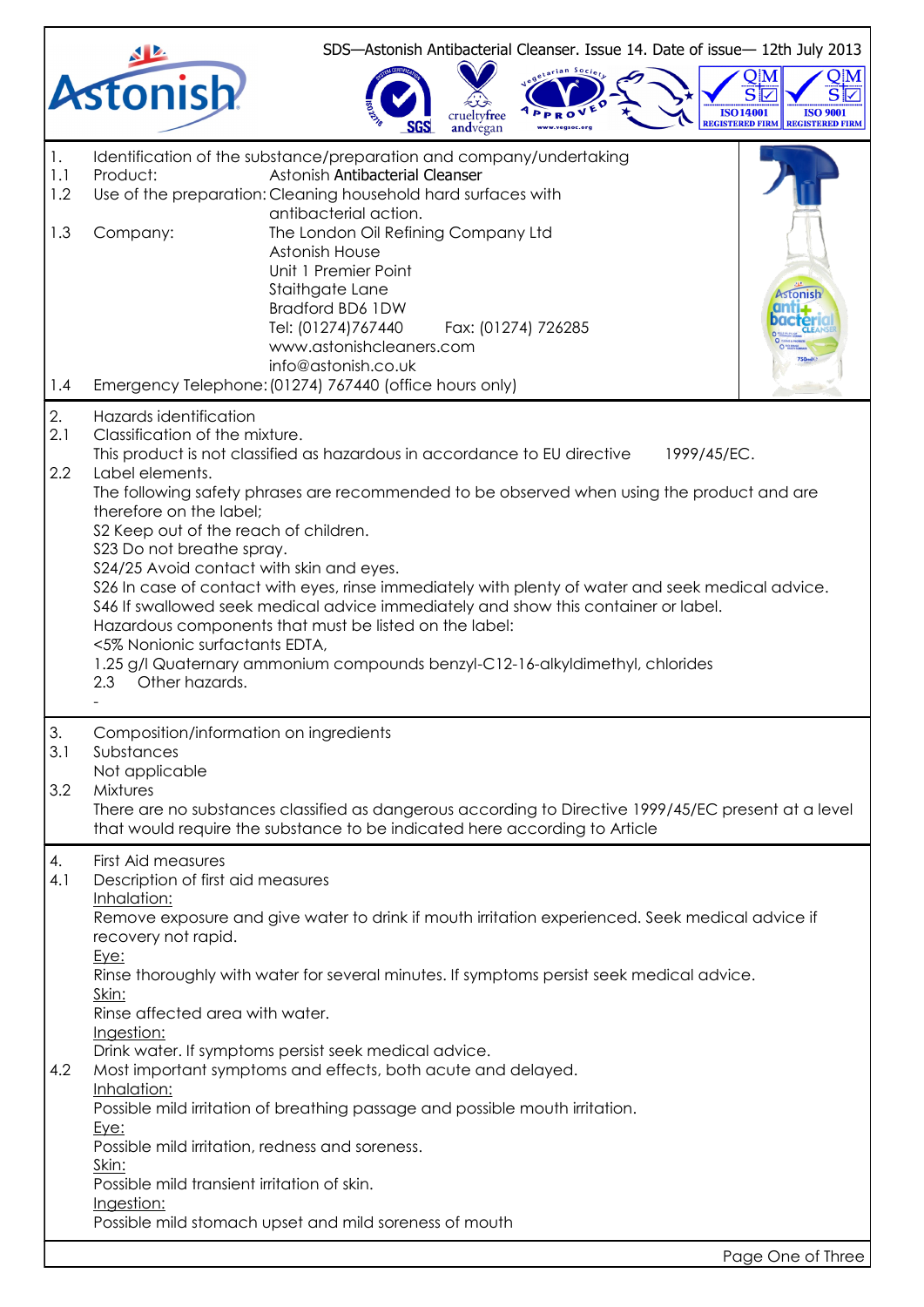|                                     | SDS-Astonish Antibacterial Cleanser. Issue 14. Date of issue-12th July 2013                                                                                                                                                                                                                                                                                                                                                                                                                                                                                                                                                                                             |  |  |  |  |  |
|-------------------------------------|-------------------------------------------------------------------------------------------------------------------------------------------------------------------------------------------------------------------------------------------------------------------------------------------------------------------------------------------------------------------------------------------------------------------------------------------------------------------------------------------------------------------------------------------------------------------------------------------------------------------------------------------------------------------------|--|--|--|--|--|
| 4.3                                 | Indication of any immediate medical attention and special treatment needed.<br>No data available.                                                                                                                                                                                                                                                                                                                                                                                                                                                                                                                                                                       |  |  |  |  |  |
| 5.<br>5.1<br>5.2<br>5.3             | Fire fighting measures<br>Extinguishing media<br>Use extinguisher suitable to cause of fire.<br>Special hazards arising from the substance or mixture.<br>Product does not support combustion, minimal fire hazard. Minimal quantities of oxides of carbon may<br>be produced.<br>Advice for firefighters<br>Use protection suitable to cause of fire.                                                                                                                                                                                                                                                                                                                  |  |  |  |  |  |
| 6.<br>6.1                           | Accidental release measures<br>Personal precautions, protective equipment and emergency procedures                                                                                                                                                                                                                                                                                                                                                                                                                                                                                                                                                                      |  |  |  |  |  |
| 6.2<br>6.3<br>6.4                   | Environmental precautions<br>Product is intended to be rinsed away to sewer after use. For bigger spillages non-household spillages<br>prevent entry into sewer or drains.<br>Methods and material for containment and cleaning up.<br>Absorb household spillages with e.g. kitchen roll and dispose of in bin. Wipe effected area clean with<br>a damp cloth.<br>Reference to other sections                                                                                                                                                                                                                                                                           |  |  |  |  |  |
| 7.<br>7.1<br>7.2<br>7.3             | Handling and storage.<br>Precautions for safe handling<br>Avoid breathing spray. Point spray away from face.<br>Conditions for safe storage, including any incompatibilities.<br>Store in ambient conditions.<br>Specific end use(s)<br>Cleaning household hard surfaces with antibacterial action.                                                                                                                                                                                                                                                                                                                                                                     |  |  |  |  |  |
| 8.<br>8.1<br>8.2                    | Exposure controls/ personal protection<br>Control parameters<br>Exposure controls<br>This product does not pose a hazard in normal use. Care should be taken not to inhale the spray. No<br>personal protective equipment is necessary.                                                                                                                                                                                                                                                                                                                                                                                                                                 |  |  |  |  |  |
| pH:<br>Solubility:<br>Viscosity:    | 9. Physical and chemical properties<br>9.1 Important health, safety and environmental information<br>Appearance:<br>Colourless liquid<br>Odour:<br>Mild spirit<br>$6.0 - 8.0$<br>Boiling point:<br>Not measured (>100°C)<br>Flash Point:<br>Not applicable<br>Flammability:<br>Does not ignite<br>Explosive properties: None<br>Oxidising properties: Not available<br>Vapour pressure: Not available<br>Relative density: 1.000-1.010<br>Soluble in water<br>Water solubility: Completely soluble<br>Partition coefficient: n-octanol/water:<br>Not available<br>Not measured<br>Vapour density: >1 (Air=1)<br>Evaporation rate: Not measured<br>9.2 Other information |  |  |  |  |  |
| 10.<br>10.1<br>10.2<br>10.3<br>10.4 | Stability and reactivity<br>Reactivity<br>No reactivity hazards expected.<br><b>Chemical stability</b><br>Stable under normal conditions.<br>Possibility of hazardous reaction<br>None under normal conditions.<br>Conditions to avoid<br>None                                                                                                                                                                                                                                                                                                                                                                                                                          |  |  |  |  |  |